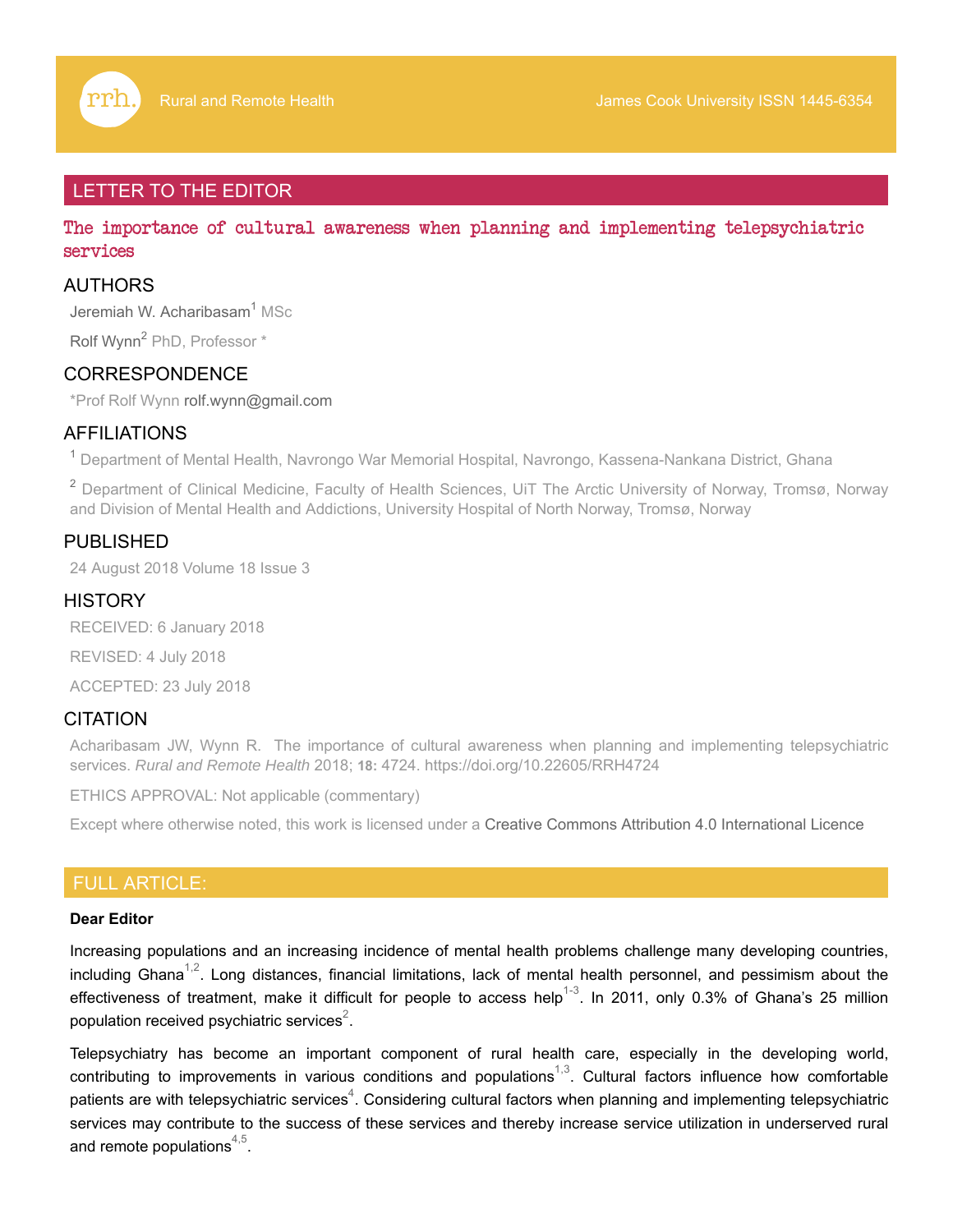The first author has worked as an assistant psychologist in rural northern Ghana. Drawing on his professional experience as well as on information he has received from other people involved in mental health care in the area, he thinks it is quite common for health personnel to be perceived as persons worthy of honour and with a high degree of authority, not very different from perceptions of local chiefs. In-person consultations are associated with respect, seriousness of problems being presented, and customary ways of seeking attention from a higher authority. Clients may therefore opt to consult with mental health personnel in person, regardless of the distance to the hospital, rather than utilize any potential telepsychiatric service.

To understand the potential impact of this cultural perception on telepsychiatry, one should consider the institution of chieftaincy within Ghana. Chieftaincy still exists in contemporary Ghananian society and constitutes an indigenous pre-colonial traditional political system with lawmaking authority, cultural leadership, political representation of the community and its social identity, social control and land administration responsibilities, among other roles $^6$ . The perception of mental health clinicians as chiefs appears to be linked with a broader cultural phenomenon of ascribing chiefly status to the elite within the local communities for the roles they play $^6$ .

Some people may perceive technology as a hindrance to the normative forms of cultural self-expression and communication and as a creator of interpersonal distance. People who perceive technology as a threat to their cultural organization may harbor fears of telepsychiatry undermining their ability to connect with clinicians and hamper their ability to express their sociocultural values such as respect for traditional authority, normative ways of seeking help, and accepted ways of expressing suffering. However, some technologies may be more culturally acceptable than others.

Implementers of telepsychiatry in rural and remote areas should factor in cultural perceptions of the use of technology, to avoid wasting scarce resources. The early involvement of local communities and users may help secure support for new services<sup>7,8</sup>. Moreover, involving communities and users may help in selecting the culturally most appropriate technology and/or other means of needed service provision. Stakeholders in rural health-related policy matters should be aware of the integral role of rural cultures and traditions and create health policies that accept and dignify the varied cultural beliefs, customs and practices that may be encountered when developing and implementing e-service-related health policies. More knowledge is needed to further examine how telepsychiatry can be successfully implemented in a culture-sensitive way, and we invite readers to contribute to the discussion.

**Mr Jeremiah W. Acharibasam, Department of Mental Health, Navrongo War Memorial Hospital, Navrongo, Kassena-Nankana District, Ghana**

**Professor Rolf Wynn, Department of Clinical Medicine, Faculty of Health Sciences, UiT The Arctic University of Norway, Tromsø, Norway and Division of Mental Health and Addictions, University Hospital of North Norway, Tromsø, Norway**

#### REFERENCES:

1 Collins PY, Patel V, Joestl SS, March D, Insel TR, Daar AS, et al. Grand challenges in global mental health. *Nature* **2011(475):** 27-30. https://doi.org/10.1038/475027a PMid:21734685

2 Roberts M, Mogan C, Asare JB. An overview of Ghana's mental health system: result from an assessment using the World Health Organization's Assessment Instrument for Mental Health Systems (WHO-AIMS). *International Journal of Mental Health Systems* 2014; **8(16).** https://doi.org/10.1186/1752-4458-8-16 PMid:24817908

3 Chipps J, Brysiewicz P, Mars M. Effectiveness and feasibility of telepsychiatry in resource constrained environments? A systematic review of the evidence. *African Journal of Psychiatry* 2012; **15(4):** 235-243. https://doi.org/10.4314 /ajpsy.v15i4.30 PMid:22829225

4 Shore JH, Savin DM, Novins D, Manson SM. Cultural aspects of telepsychiatry. *Journal of Telemedicine and Telecare* 2006; **12(3):** 116-121. https://doi.org/10.1258/135763306776738602 PMid:16638232

5 Volpe T, Boydell KM, Pignatiello A. Mental health services for Nunavut children and youth: evaluating a telepsychiatry